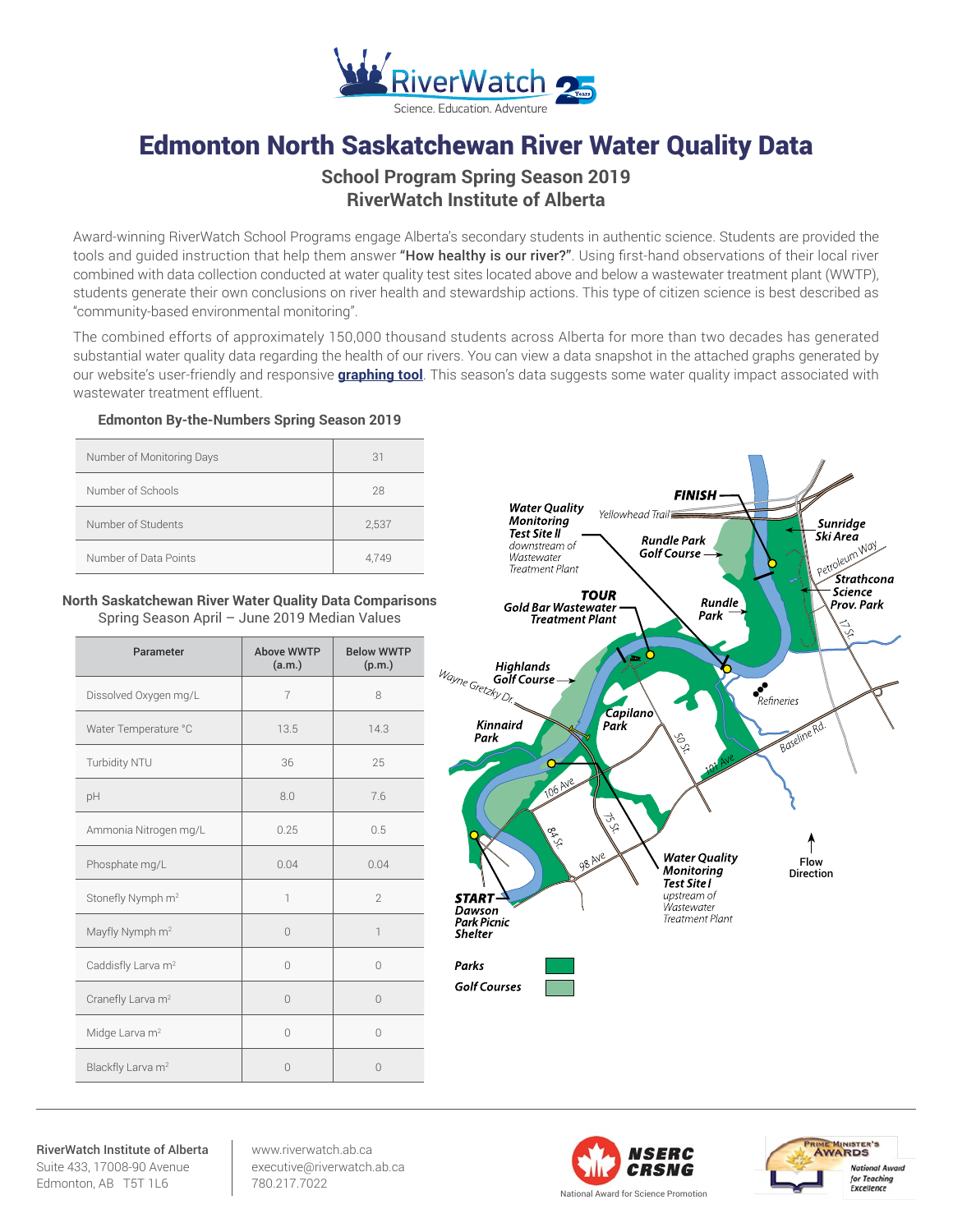



Dissolved oxygen concentrations are measured using Hach kits with a drop-by-drop titration to show a change in water color until totally clear. Dissolved oxygen is tested during daylight while macrophyte and algae photosynthesis is underway and generating oxygen. The first upstream test site is sampled in the morning; the second downstream test site is sampled in the early afternoon.

#### **Turbidity (NTU) pH**



Turbidity is measured by slowly pouring water into a graduated cylinder marked with "Nephelometric Turbidity Units" or NTU's.



Water temperatures are measured using a digital thermometer placed in flowing, shallow water near shore. The first upstream test site is sampled in the morning; the second downstream test site is sampled in the early afternoon.



River pH is measured using Hach kits that compare a change in water color.

**North Saskatchewan River at** Gretzky Gravel Bar (Upstream)





water color. Ammonia nitrogen concentrations are measured by dipping Hach test strips into water and

North Saskatchewan River at Gold Bar Creek (Downstream)

Orthophosphate concentrations are measured with Hach kits that compare a change in

**To review data with our online graphing tool, visit <www.riverwatch.ab.ca/science/data>**

 $0.8$ 

 $0.6$ 

 $0.4$ 

 $0.2$ 



noting the color change.